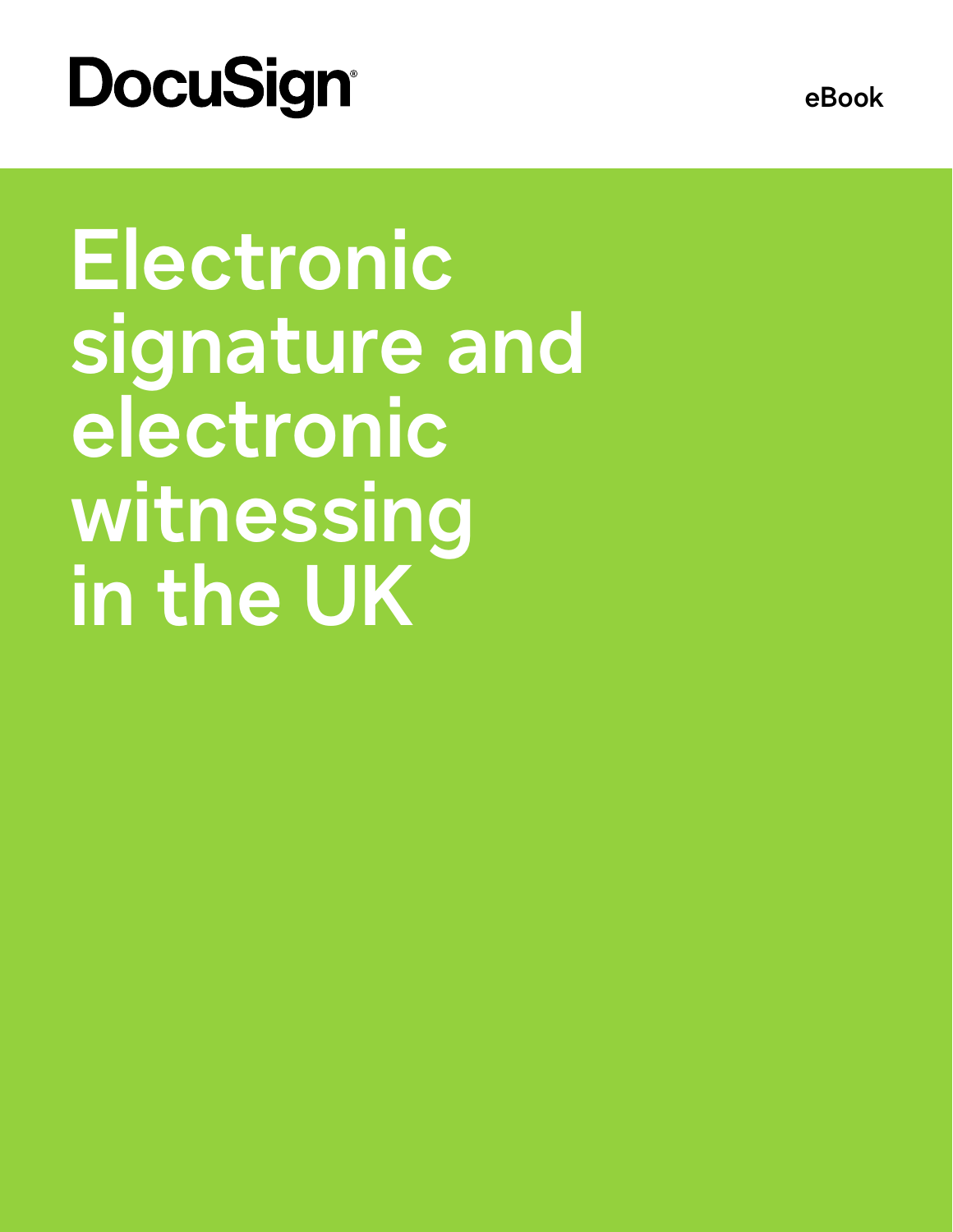# **Introduction**

Use of electronic signature platforms, such as DocuSign eSignature, is now a well-established business practice for many contracts and formal documents. Some documents, however, must comply with additional formalities. One situation that is particularly challenging is where a document needs to be witnessed.

For most English law governed contracts, where a signatory signs the contract there is no requirement for that signature to be witnessed. Nevertheless, parties sometimes like to include this additional step to emphasize the importance of the document and its correct signature. The witness could also provide independent evidence of signature if it were ever questioned.

A common commercial situation that utilises witnessing is deed execution. A deed is a special kind of formal document. Under English law, a deed must be used for certain kinds of legal instruments (such as land transfers, most security documents and powers of attorney), and is commonly used for other documents such as shareholders' agreements, share and business purchase agreements, loan documents, transfers of assets, guarantees and even ordinary contracts. English law requires the witnessing of certain signatures when a deed is to be executed. The law is flexible when it comes to the selection of a witness—family members, colleagues and advisers can act as witnesses for most documents.

There are particular formalities which apply to the execution of deeds, including a legal requirement that the witness must be in the physical presence of the signatory when the signatory signs the deed. If the parties choose to include a witness for a signatory but there is no legal requirement to do so, these formalities will not apply and remote witnessing of the application of the signature (including by video) is a possible option.

Under English law, a deed can be validly signed and witnessed using an electronic signature platform, such as DocuSign eSignature, in situations where the law allows electronic signing and execution. Different considerations are likely to apply in other jurisdictions and for agreements governed by laws other than English law.

Electronic signature platforms offer a range of advantages including ease and speed of remote contracting through a structured workflow and creating an evidential audit trail of the signing process who signed the document, when and the contents of the document. These benefits are also available for deed execution, including when some or all of the signatures to a deed require witnessing. The requirement of a witness's physical presence does not prevent the use of an electronic signature platform. Modern signature technology, such as DocuSign eSignature, can be used to record the signature of a witness. As with wet-ink signatures, in most cases the signatory should be able (even when working remotely) to find a convenient witness and the parties can take steps to manage the confidentiality of the document.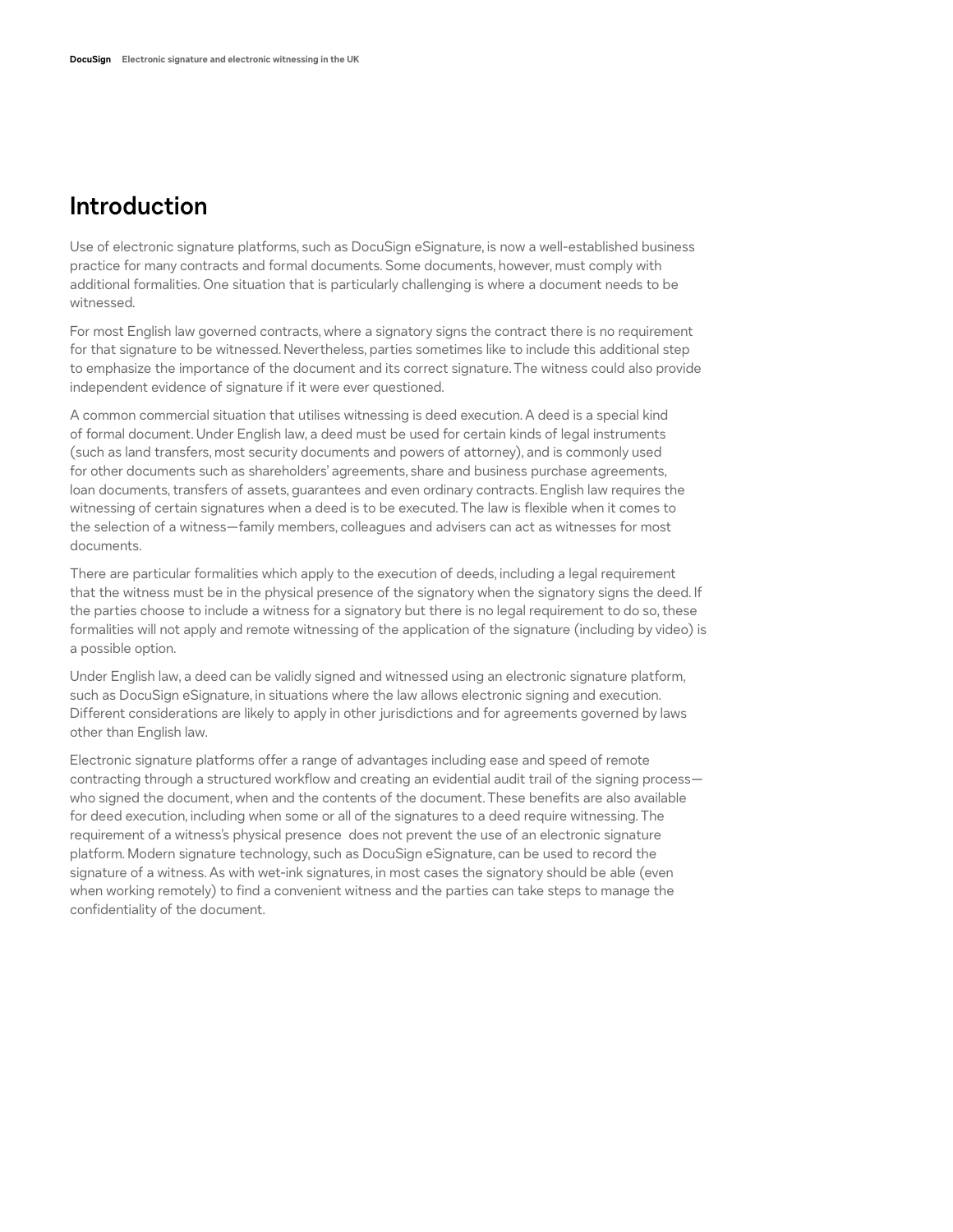# **Witnessing of deeds**

One of the formalities required for deeds is that a deed executed (signed) by an individual or by a single director on behalf of a UK company, that signature must be witnessed. A UK company can also execute a deed without a witness by having two directors or a director and company secretary sign.

A witness can evidence execution of a deed by a particular person, but not the contents of the document. The witness does not need to read the document nor do anything other than watch the signatory sign and confirm that they have witnessed the signature. There is no requirement for the witness to verify the identity of the signatory.

When it comes to the selection of a witness, it must be someone who is not otherwise a party to the document. For most documents, the witness does not need to be independent. This means that a signatory could use any convenient person as a witness. There are exceptions that require an independent witness, such as that the signature of a will. A will is also an example of a document that still requires a wet-ink signature.

The Law Commission's September 2019 report on the electronic execution of documents' (2019 Law Commission Report) concluded that deeds can be signed with electronic signatures, provided that (i) the signatory intends to authenticate the document when signing and (ii) applicable formalities are complied with. The 2019 Law Commission Report also contemplated that deeds could be signed and witnessed using an electronic signature platform.

The view of the Law Commission (and of the Law Society in a June 2020 update<sup>2</sup>) is that where there is a legal requirement for a signature on a document to be witnessed, the witness must be in the physical presence of the signatory and directly observe the signatory signing. It is not permissible for the witness to observe the signing over a remote link, such as by video or by screen sharing. However, if the parties want to evidence that a witness was physically present with the signer, a digital video recording of the signing could be made.

In most circumstances, it should not be difficult for a signatory to find a suitable witness who can be in their physical presence when they sign on an electronic signature platform. Even when working remotely, most signatories are likely to be able to use an adult family member or a neighbour as a witness.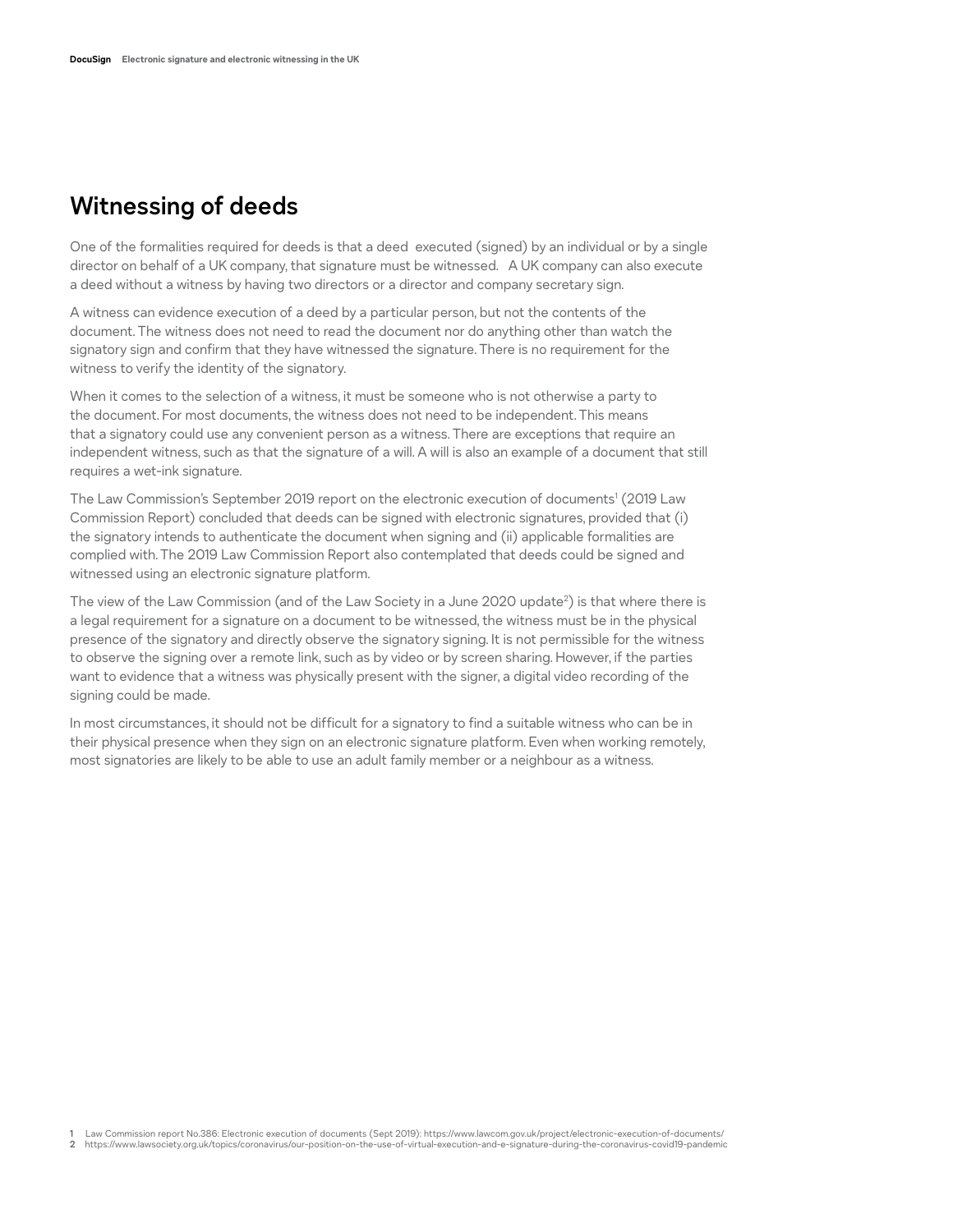## **Electronic witnessing**

## **What is electronic witnessing?**

Electronic witnessing requires a witness to physically witness the application of a signatory's electronic signature and then add their own electronic signature and details to confirm that witnessing. With DocuSign eSignature, this involves the signatory receiving the document by email, specifying the name and email address of the witness and the witness receiving a separate email requesting their signature and details.

## **Signing and witnessing deeds with electronic signatures**

The suitability of electronic signatures and the use of electronic signature platforms for executing deeds depends on the circumstances of each deed. For example, (i) are there other formalities to consider, such as for certain consumer contracts? (ii) when legal entities are party to the contract or deed, do their constitutional documents restrict the use of electronic signatures?, (iii) when those legal entities are overseas (non-UK), are there local law restrictions on the use of electronic signatures?, (iv) does the document need to be filed at a registry that requires wet-ink signatures or is it of a type where wet-ink signatures are required (such as for wills)? HM Land Registry (HMLR) updated its guidance in July 2020<sup>3</sup> to allow land transfers and certain other deeds to be signed and witnessed on an electronic signature platform. The guidance requires parties to use conveyancers who certify that the document has been signed accordingly.

## **Benefits of signing and witnessing on an electronic signature platform**

All of the benefits of using electronic signature platforms are potentially available when signing deeds and other documents that need to be witnessed.

These benefits include:

- Ease and speed of contracting digitising the entire contract process with a digital workflow allows greater consistency in how document signature is handled, the ability to digitally route the document, define signatory and witness signing order and to track the status of the document;
- Removing the need for hard copy documents, printing and scanning at any stage
- Auditability of the transaction details (signatories, timing, content) and clear evidence of which version of the document is being signed (which English case law relating to deeds suggests is important)
- Admissibility in evidence under both EU and UK law, electronic signatures are admissible in evidence
- Reduced risk additional verification steps can be used to confirm the identity of the signatory and witness
- Environmental benefits of using less paper

Recent COVID-19 lockdown restrictions have also highlighted the benefits of electronic signature platforms when signing contracts and other legal documents remotely, where there are social distancing restrictions or travel restrictions and where signatories have limited access to printers or scanners.

**<sup>3</sup>** HM Land Registry, Practice guide 8: execution of deeds (updated 27 July 2020): https://www.gov.uk/government/publications/execution-of-deeds/practice-guide-8-execution-of-deeds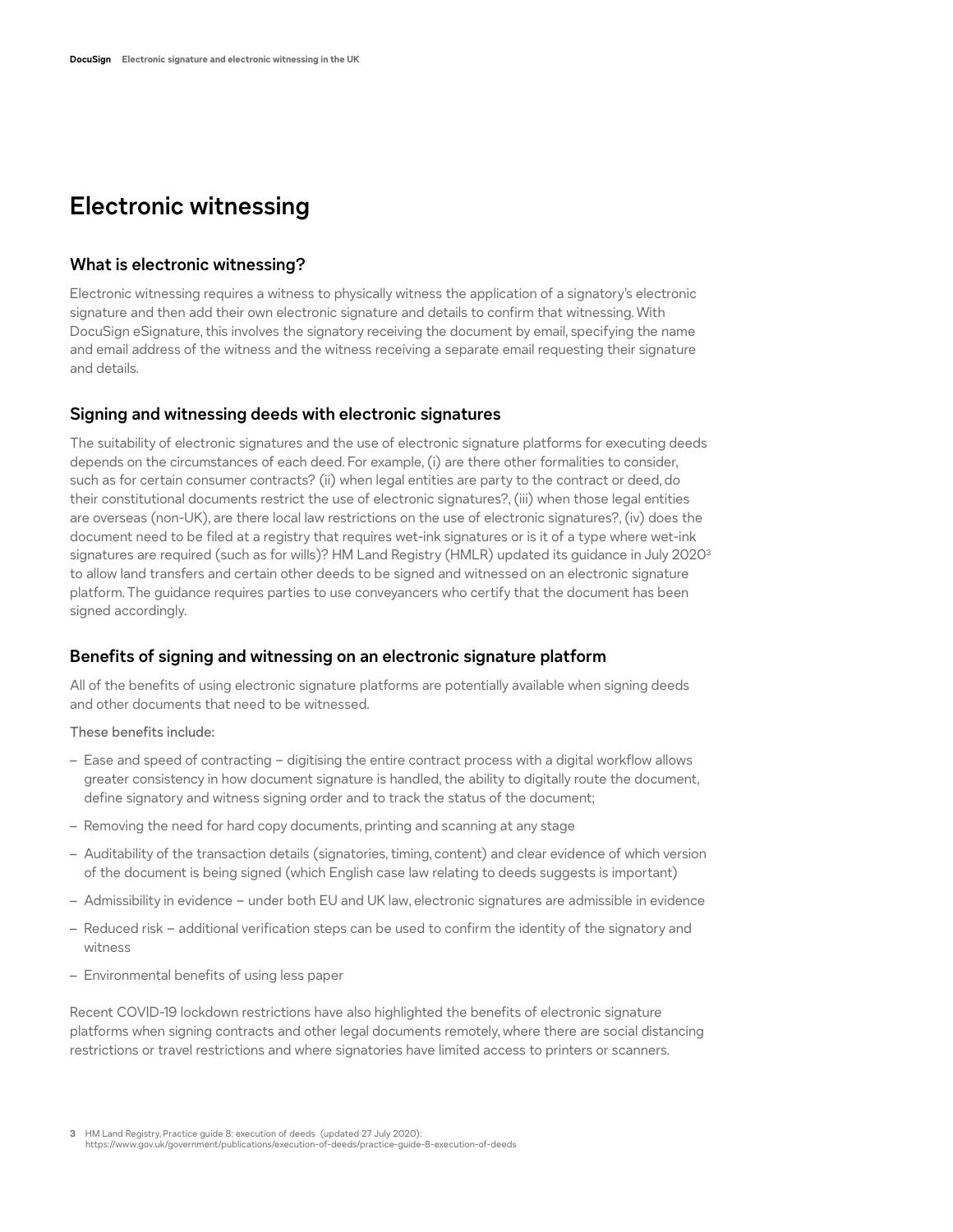## **Good practice for deed execution**

Law Society good practice guidance<sup>4</sup>, Option 1, for the execution of deeds at a virtual completion meeting (when they are not physically present together), involves emailing a PDF or Word version of the final document to the parties who return the document with their signed and scanned signature pages. The Law Society describes this approach as being for parties who "wish to take a prudent approach in relation to the execution of deeds."

Electronic signing platforms can offer a viable alternative. The 2019 Law Commission Report noted that the benefits of using The Law Society's virtual completion guidance will also apply where a deed is properly signed (and, where applicable, witnessed) on an electronic signature platform. This means that the benefits of the "prudent" good practice approach recommended by the Law Society are available where the parties use an electronic signature platform.

The 2019 Law Commission Report separately recommended that an industry working group be established to consider the practical and technical issues associated with the electronic execution of documents, including the question of video witnessing of electronic signatures. Where remote witnessing of signatures is possible and desired, including where the parties choose to have signatures witnessed when there is no legal requirement to do so, electronic signature platforms can be used for remote witnessing, further enhancing the benefits of electronically signing documents.

### **Ten practical steps for witnessing deeds on an electronic signature platform**

- Deeds are complex legal documents and you should take legal advice to ensure correct execution.
- When more than one law firm or attorney is advising on a transaction, they should agree on an approach to the execution of the deed. This approach should include not only the signing requirements, but also how delivery and dating of the deed will be affected.
- Clear instructions should be given to the signatory and witness to ensure correct execution of the deed, including the requirement for the witness to be in the physical presence of the signatory and observe the signing.
- The signatory and witness should apply their own electronic signatures (witness after signatory) and not have someone else do this for them, or this may invalidate the signature and the document.
- As stated above, the witness does not need to read or understand the document that is being signed. At a physical completion meeting, the confidentiality of the document can be preserved by limiting the access that the witness has to the document. When the document is being signed on an electronic signature platform, the witness may have greater access to the document (and to other confidential documents in the "envelope"). Practical steps to protect confidentiality in this situation could include (i) sending the document to be witnessed in a separate envelope, (ii) limiting the access the witness has to the document until it is ready to be witnessed, (iii) the signatory supervising the witness signing and (iv) locking access to the document once it is fully signed by the signatory and witness.
- For high value transactions, consider additional signatory authentication (such as two-factor authentication through a code sent to a mobile device).
- When there are multiple signatories to a deed, consider any signature platform signatory limits and note that both a signatory and a witness can count towards these limits.

**<sup>4</sup>** The Law Society, Execution of documents by virtual means (February 2010, reviewed May 2020) https://www.lawsociety.org.uk/topics/business-management/execution-of-documents-by-virtual-means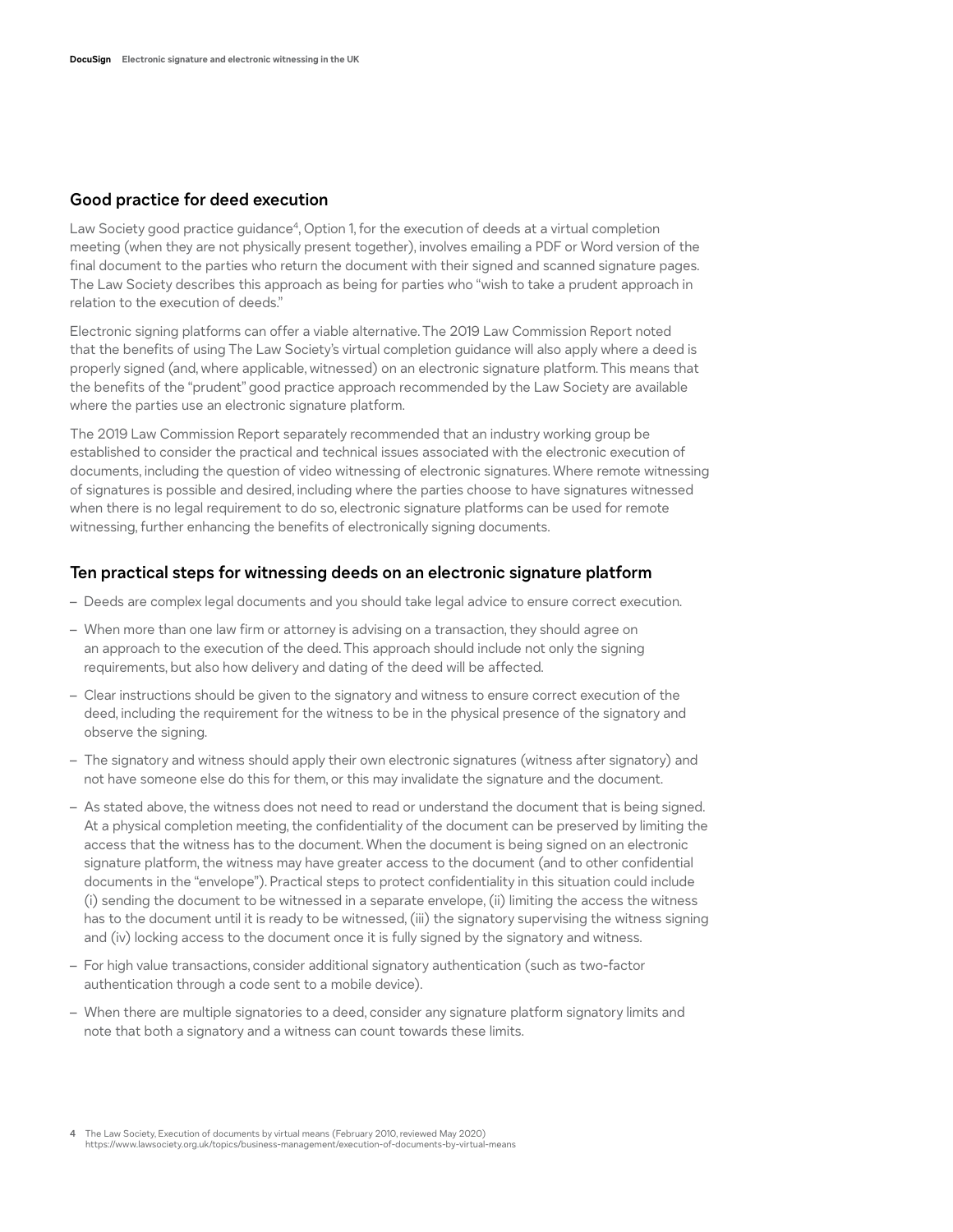- Check that the Certificate of Completion shows correct execution (including the witness signing after the signatory) and download the final completed document(s) and the Certificate of Completion onto your own local computer system.
- For evidential purposes, when using an electronic signature platform, the Certificate of Completion should not suggest that the signatory and witness are in different locations (using different IP addresses). This might be the case if one uses Wi-Fi and the other a mobile network. Ideally, both individuals should use the same Wi-Fi or mobile device or alternate evidence should be obtained and retained to confirm that the signatory and witness were in each other's physical presence (such as separate email confirmation).
- Report back to all parties when the deed has been completed and dated.
- Where there is no legal requirement for a document signature to be witnessed, but the parties choose to have signatures witnessed, most of these practical steps will still be relevant. However, it will not be necessary for the signatory to sign in the physical presence of the witness and the parties could choose to use remote witnessing.

# **Conclusion**

Deeds are commonly used in the UK and certain signatures on deeds need to be witnessed. The view of the Law Commission is that, under English law, it is possible to sign and witness deeds using electronic signatures on an electronic signature platform.

All of the benefits of electronic signature platforms, including ease of contracting, evidence of signature and the legal admissibility of that evidence are available for deeds, including witnessing requirements for certain signatures.

When the parties choose to have signatures witnessed, but there is no legal requirement to do so, electronic signatures and electronic signature platforms, such as DocuSign eSignature, can also be used and there will be more flexibility over the methods of witnessing, including remote witnessing.